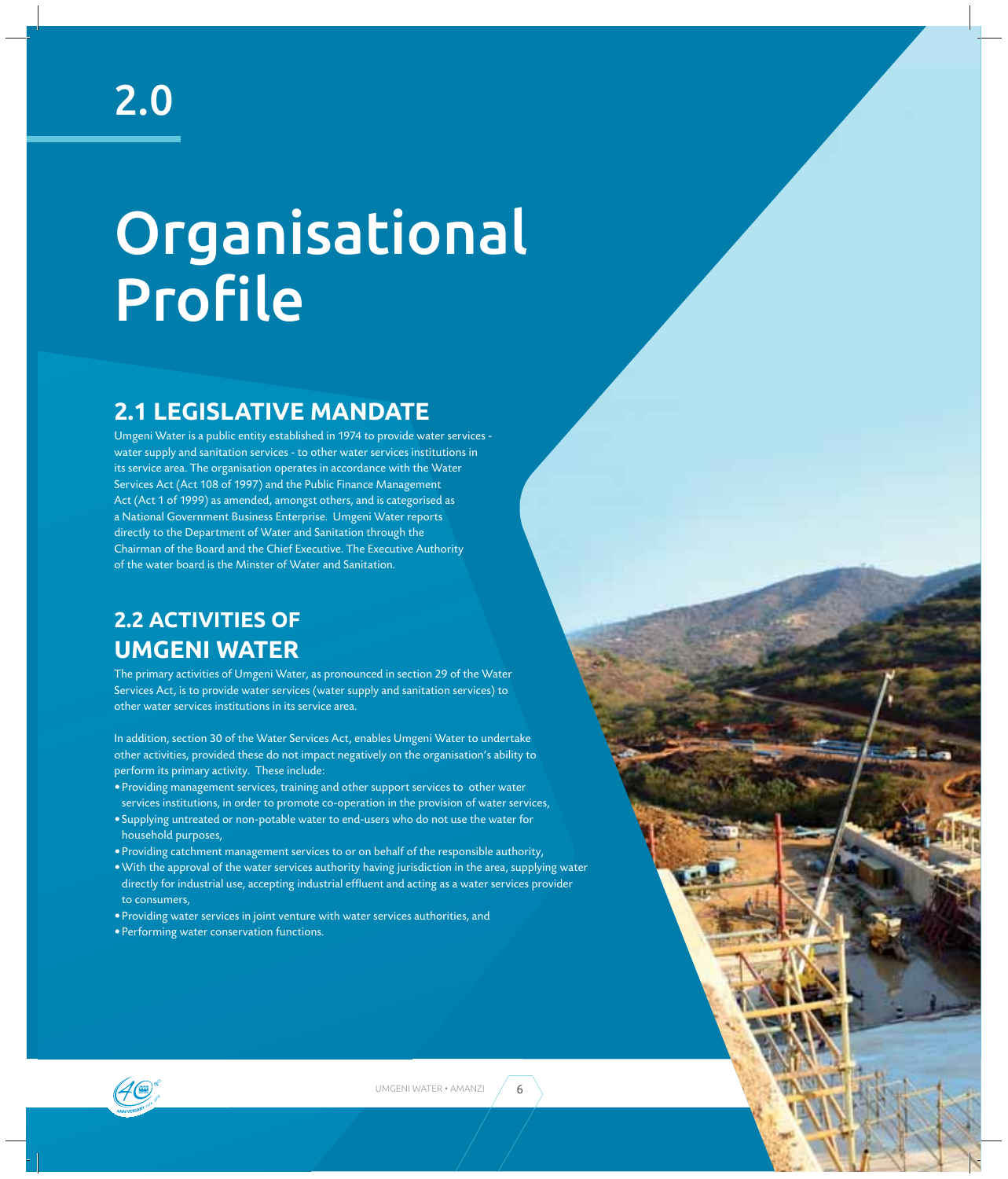*Humble beginnings – Head Office in 1974* 

# *Growth and expansion*

ANNIVERSI

7 ANNUAL REPORT 2013/2014

*Maphumulo Bulk Water Supply Scheme Imvutshane Dam Construction* 國

Accommodating growth – Head Office *Phase 2 construction in 1990s*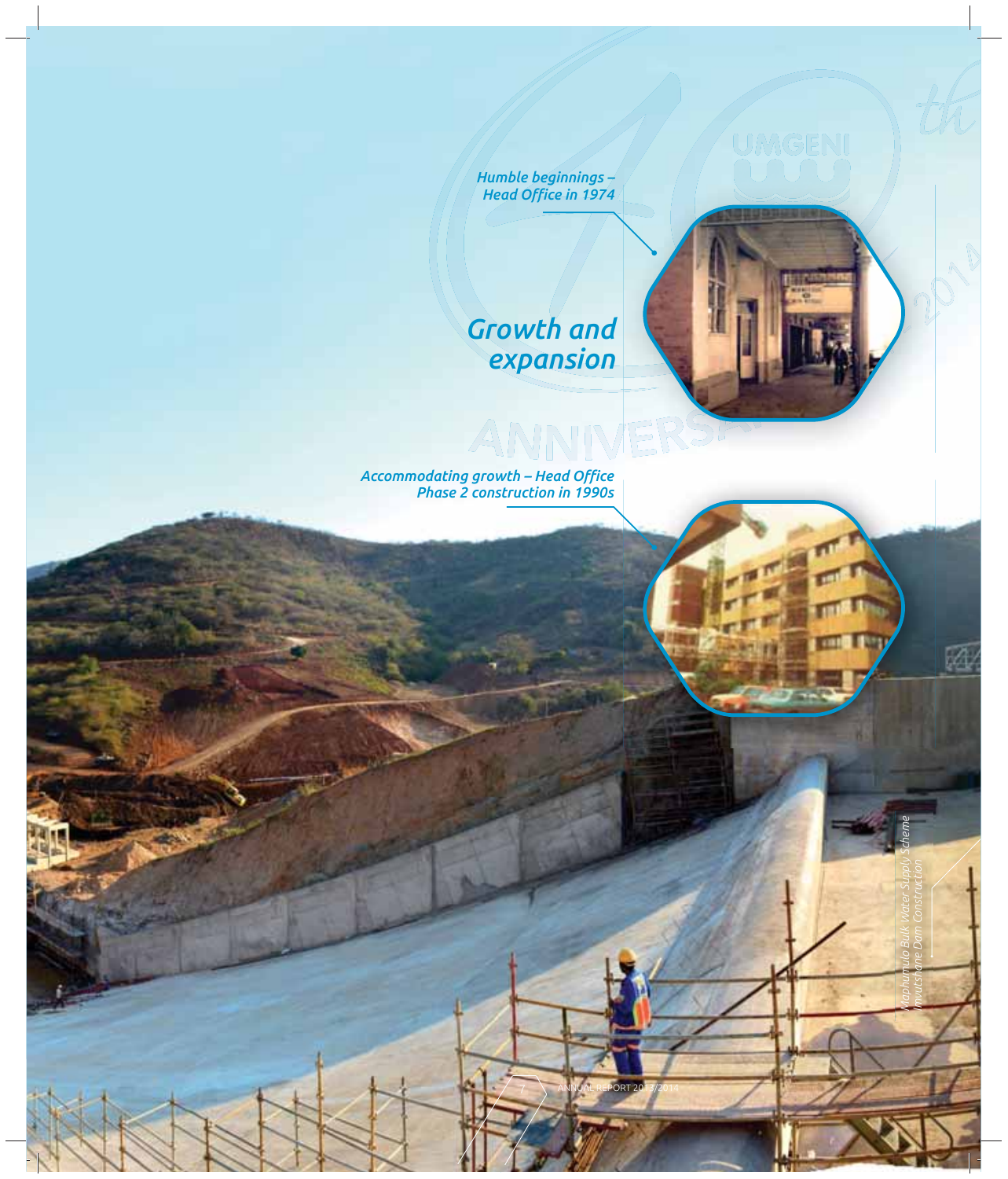#### **2.3 Supply Area and Customers**  (Refer to map)

Umgeni Water's current operational area is bounded by the uThukela River in the North, the Mtamvuna River in the South, the Indian Ocean in the East and Drakensberg Mountains in the West and covers a total of 21155 square kilometres and has a population of 6 million people (1.64 million households). Umgeni Water has its head office in Pietermaritzburg and is supported by Regional Offices spanning its supply area.

The organisation primarily derives its revenue from the sale of bulk potable water to its six customers:

- eThekwini Metropolitan Municipality,
- iLembe District Municipality,
- Ugu District Municipality,
- Harry Gwala District Municipality,
- uMgungundlovu District Municipality, and
- Msunduzi Local Municipality.

A total of 440 million cubic metres of potable water per annum (1205 Ml/d) are supplied to these customers.

Umgeni Water's infrastructure assets in support of its potable water business comprise:

- Approximately 746 kilometres of pipelines and sixty-six (66) kilometres of tunnels,
- Fourteen (14) impoundments, of which six (6) are managed on behalf of the Department of Water and Sanitation and two (2) on behalf of the Ugu District Municipality,
- Fourteen (14) water treatment works, of which two (2) are managed on behalf of the Ugu District Municipality, and
- An additional fourteen (14) small water treatment works and ten (10) borehole schemes which are managed on behalf of the iLembe District Municipality.

The organisation also treats bulk wastewater totalling 28 million cubic metres per annum (75 Ml/d) and in support of this operates four (4) major wastewater treatment works.



**UMGENI WATER'S CUSTOMERS AND INFRASTRUCTURE ASSETS IN SUPPORT OF ITS POTABLE WATER BUSINESS**



# **6 MUNICIPAL CUSTOMERS**



OF OPERATIONAL **21155** 

AREA



8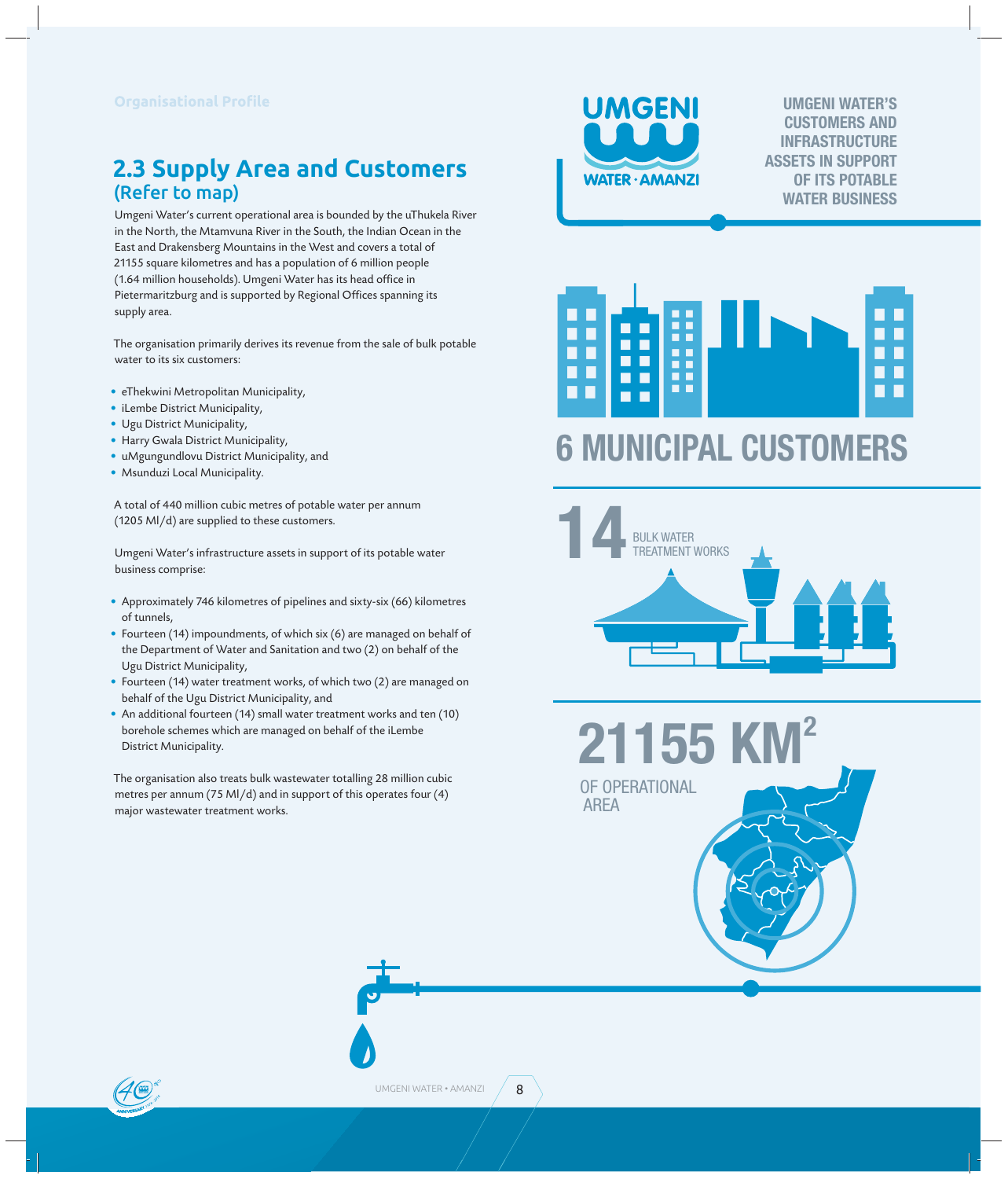

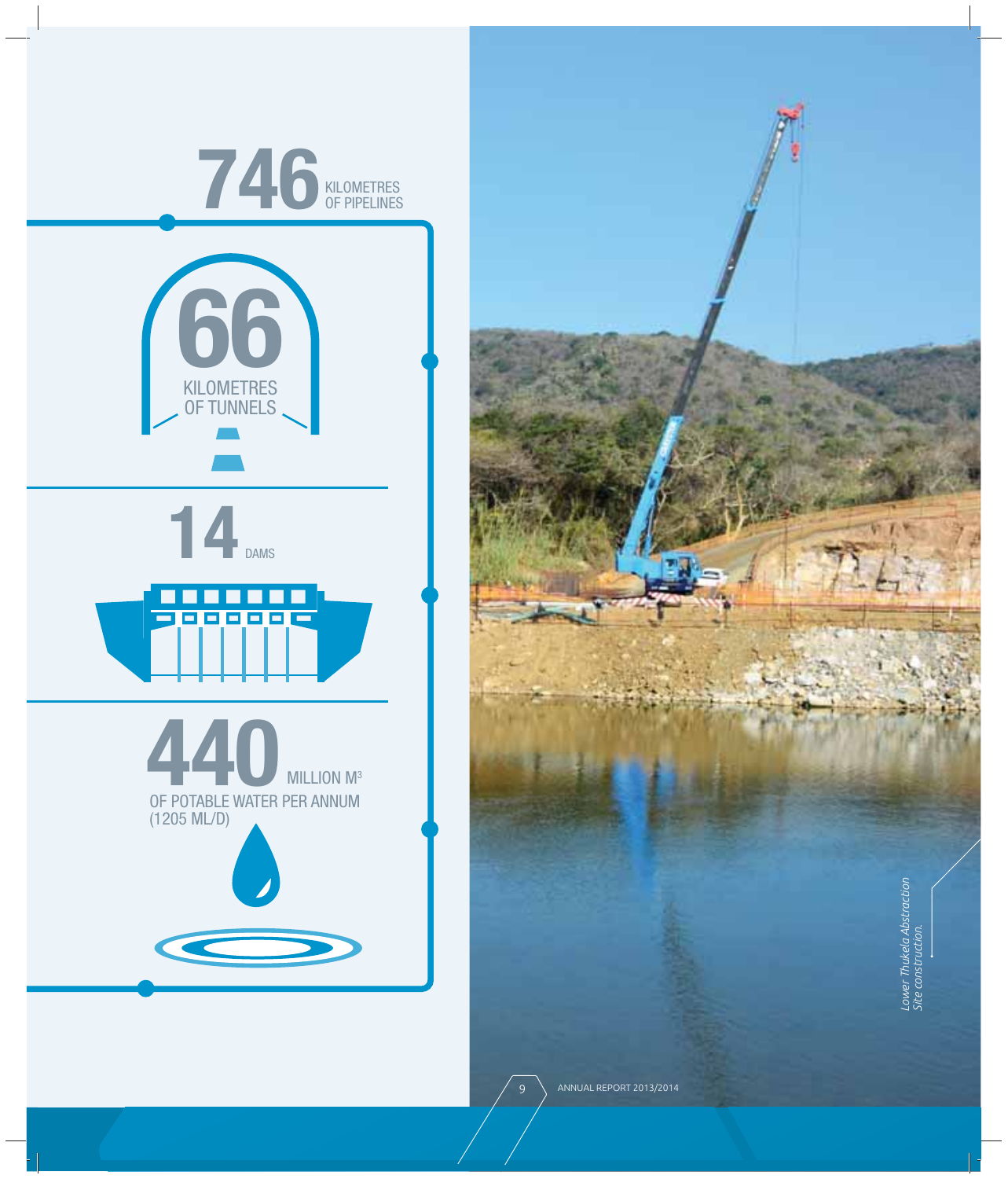

There have been no changes in the organisation's top structure in the past year, which, in addition to the Office of the Chief Executive, comprises divisions for: Operations, Engineering and Scientific Services, Finance, and Corporate Services, each of which is headed by a General Manager. The Chief Executive, as the Accounting Officer, guides the day-to-day activities of the organisation, while a non-executive Board, whose members are appointed by the Minister of Water and Sanitation, is the Accounting Authority and provides strategic leadership to the organisation.

The organisation has 1020 employees (permanent and contract) in its group. There are two subsidiaries in which Umgeni Water has 100% shareholding, Umgeni Water Services SOC Ltd and Msinsi Holdings SOC Ltd. Umgeni Water Services holds an 18.5% investment in Durban Water Recycling (Pty) Ltd.

In 2013/2014, Umgeni Water's income was R2.20 billion and the surplus generated was R682 million. Umgeni Water has total reserves of R4.4 billion.

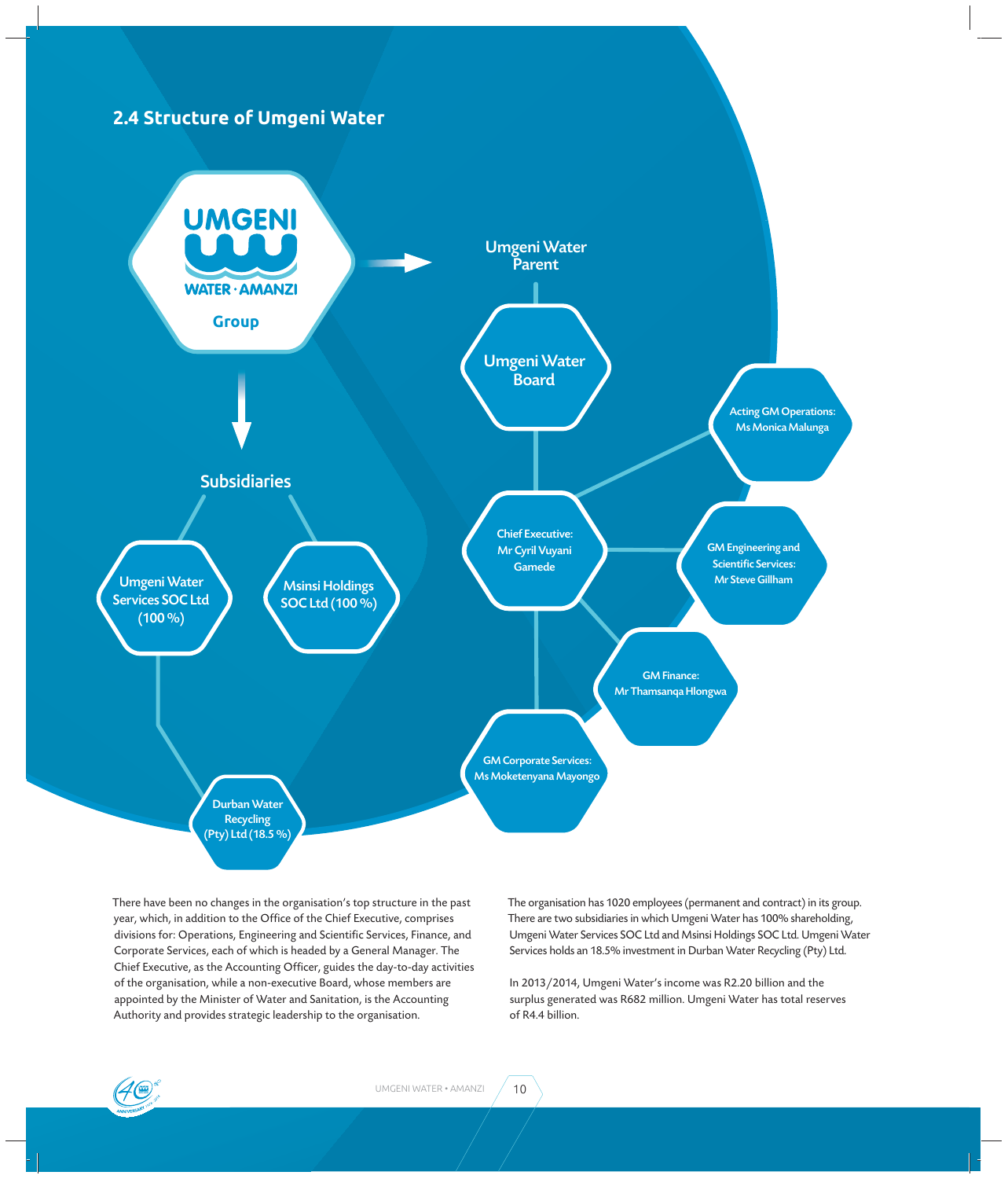#### **2.5 Umgeni Water Strategy**

Umgeni Water's current strategy map illustrates the manner in which sustainable value is created through integrating nine (9) strategic objectives through four (4) balanced scorecard perspectives.

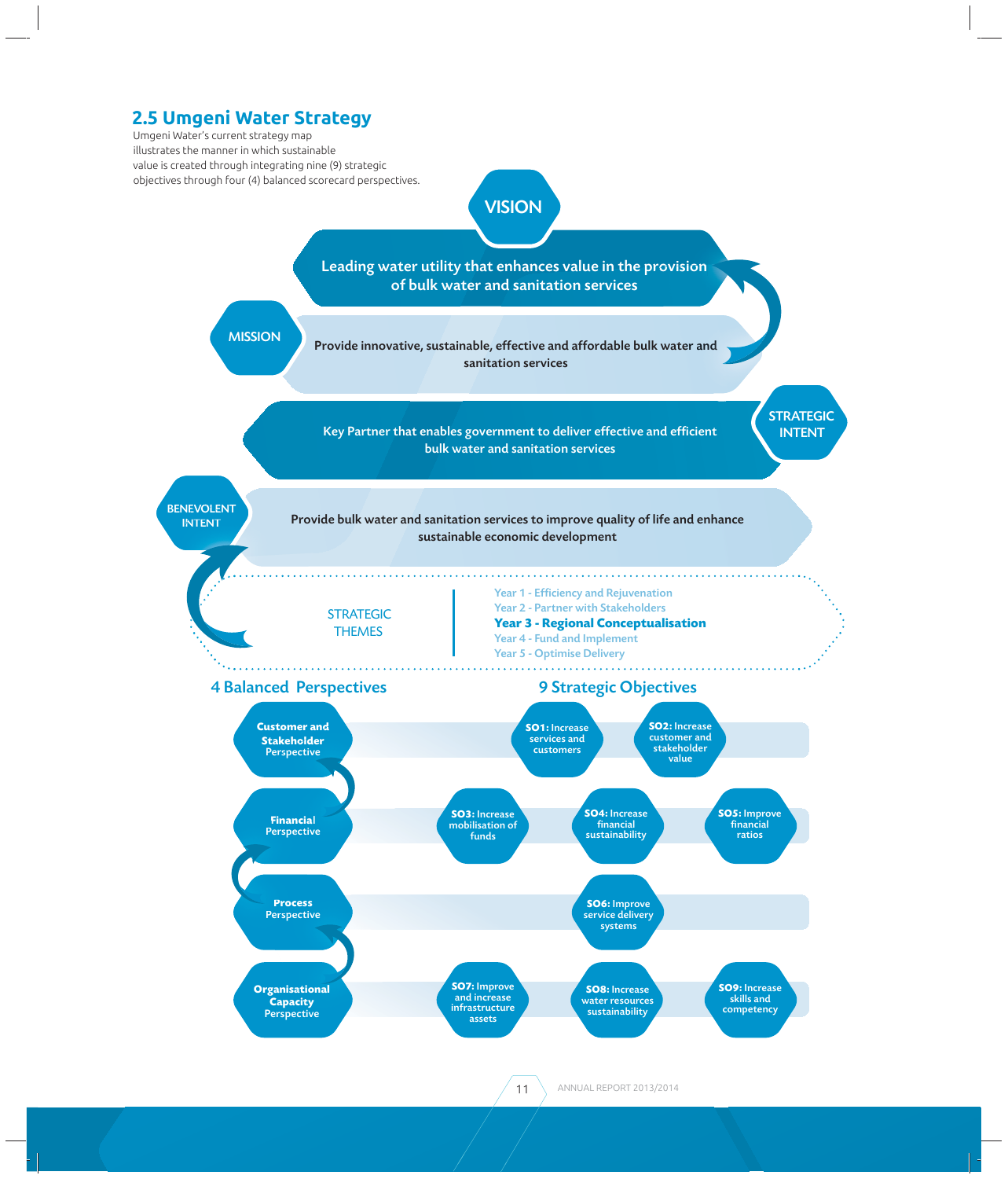#### **2.6 Ten Outcomes for Sustainable Value Creation**

Umgeni Water's integrated strategy targets ten (10) outcomes



Is achieved when Umgeni Water produces potable water and wastewater in full compliance with statutory and reliability requirements and consistent with customer and environmental needs.



Is achieved when Umgeni Water provides reliable, responsive, and affordable services in line with explicit, customer-agreed service levels and receives timely customer feedback to maintain responsiveness to customer needs and emergencies.



Is attained when Umgeni Water engenders understanding and support from statutory, contracted and non-contracted bodies for service levels, tariff structures, operating budgets, capital improvement programmes, risk management decisions and water resources adequacy.



Is achieved when Umgeni Water is explicitly cognisant of and attentive to the impacts it has on current and future community sustainability, supports socio-economic development, and manages its operations, infrastructure, and investments to protect, restore, and enhance the natural environment, whilst using energy and other natural resources efficiently.



Is achieved when Umgeni Water understands the organisational life-cycle costs and maintains a balance between debt and assets while managing operating expenditures and increasing revenues. In addition, the organisation aims at a sustainable tariff that is consistent with customer expectations, recovers costs and provides for future expansion.

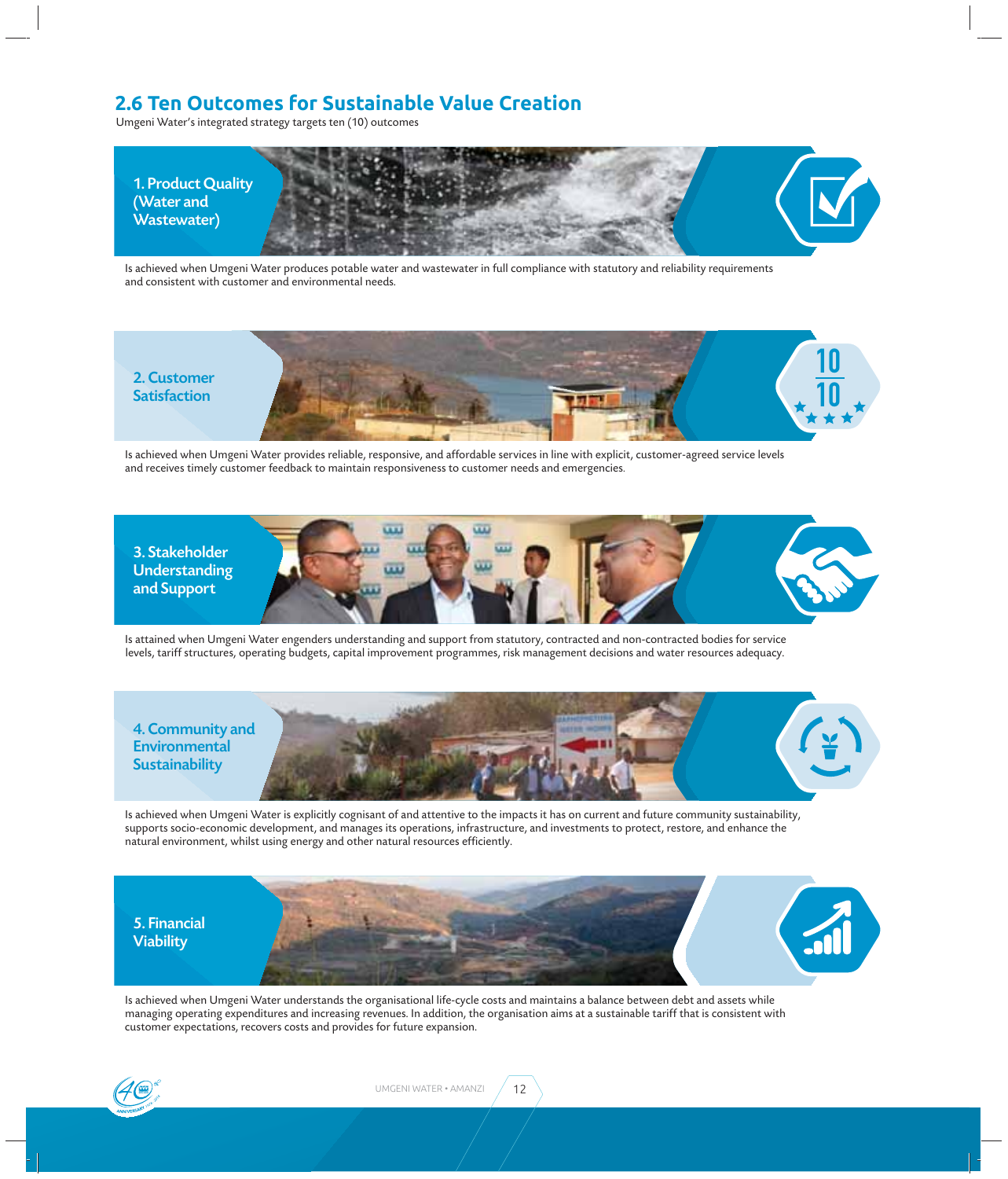

Is achieved when Umgeni Water has on-going, timely, cost-effective, reliable and sustainable performance improvements in all facets of its operations, minimises resource use, loss, and impacts from day-to-day operations and maintains awareness of information and operational technology developments to anticipate and support timely adoption of improvements.



Is achieved when Umgeni Water's leadership and staff work together to anticipate and avoid problems and proactively identify, assess, and establish tolerance levels for, and proactively and effectively manage a full range of business risks, consistent with industry trends and system reliability goals.



Is achieved when Umgeni Water's understands the condition and costs associated with critical infrastructure assets and maintains and enhances the condition of all assets over the long-term. This is done at the lowest possible life-cycle cost and acceptable risk levels, is consistent with customer service and statutory-supported service levels, and consistent with anticipated growth and system reliability goals. The organisation further assures that asset repair, rehabilitation, and replacement efforts are coordinated to minimise disruptions and other negative consequences.



Is achieved when Umgeni Water assesses the scarcity of freshwater resources, investigates sustainable alternatives, manages water abstractions assiduously and has access to stable raw water resources to meet current and future customer needs.

10. Leadership and Employee Development



Is achieved when Umgeni Water is a participatory, collaborative organisation dedicated to continual learning and improvement, recruits and retains a workforce that is competent, motivated, and adaptive and works safely, ensures institutional knowledge is retained and improved, provides opportunities for professional and leadership development, and creates an integrated and well-coordinated senior leadership team.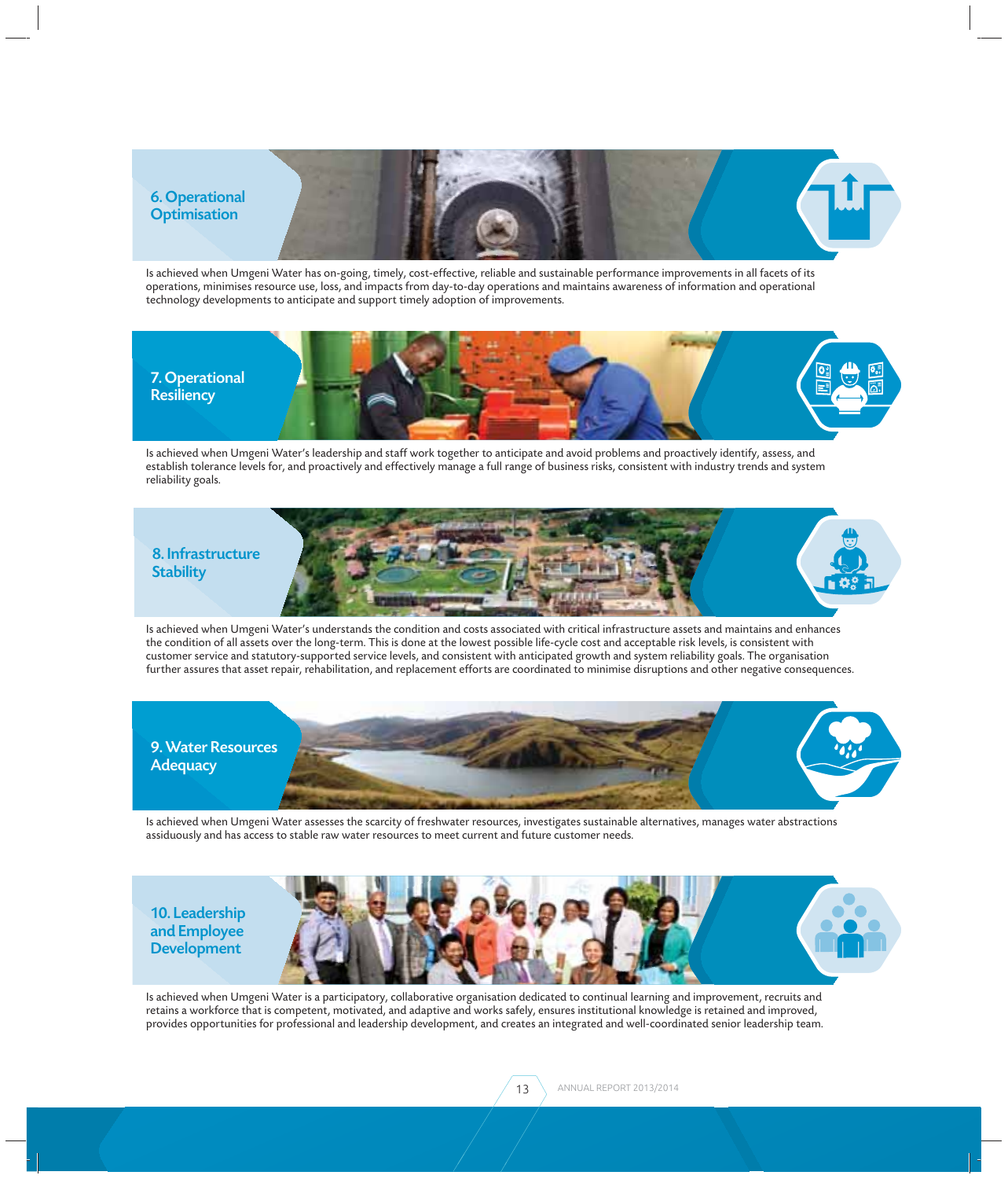

#### **2.7 Strategic Statements of Umgeni Water and its Functional Divisions**

*Umgeni Water Strategic Statement:* We will lead the process of providing solutions via an innovative, vigorous growth path, to increase sustainable water supply in order to satisfy the developmental water services requirements in our region, which contribute to Government Objectives.

*Board Strategic Statement:* We will consider internal and external factors, consult with stakeholders, develop a strategy, authorise implementation, manage resources, manage risks and oversee implementation, to produce a valid and approved strategic plan, deliver on strategic objectives and provide sound corporate governance, to achieve our vision and mission in order to contribute towards Government Objectives

**Chief Executive Office:** We will position and lead the organisation, plan activities and allocate resources, implement strategy, manage risk, champion corporate governance, partner with stakeholders, to deliver organisational objectives, to achieve a well governed, vibrant, committed, sector-relevant and engaged organisation that delivers on its mandate.

*Operations:* We will position ourselves, plan, structure, mobilise resources, source, specify, operate and maintain our infrastructure, abstract, treat, sell, distribute, monitor, conserve and re-use water, to deliver quality, effective, affordable water services to our stakeholders, which will deliver on organisational objectives.

**Engineering and Scientific Services:** We understand water demand, resources and technology to implement infrastructure and manage water quality, optimise treatment processes and drive social and environmental initiatives to provide innovative and optimal engineering and scientific solutions, to achieve sustainability and public health, in order to meet organisational objectives.